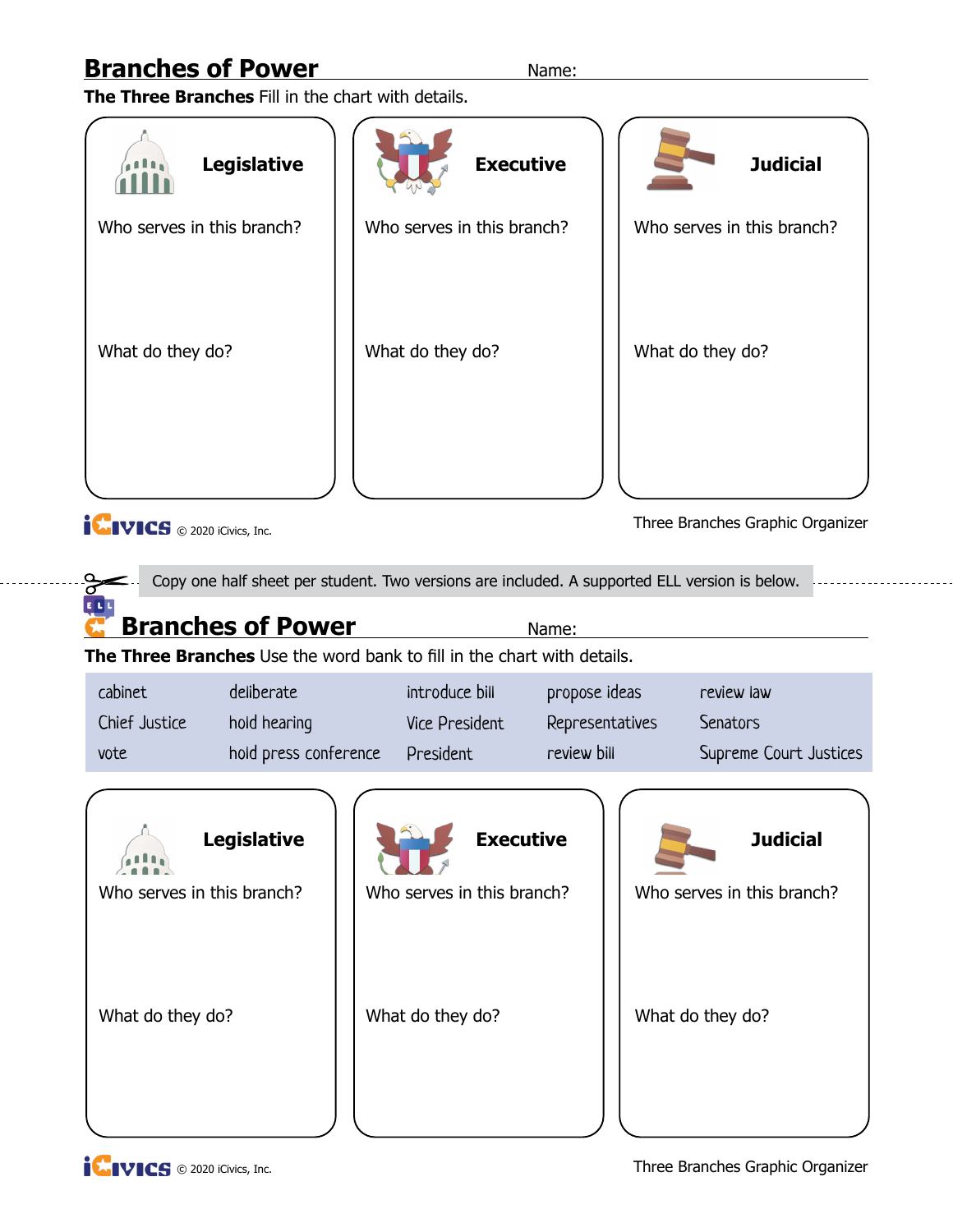#### **Post-Game Activities**

1. Who Does What? Mark the branches' column for each statement that is true for that branch. More than one box can be checked for each item.

|         |                                       | <b>Legislative</b> | <b>Executive</b> | <b>Judicial</b> |
|---------|---------------------------------------|--------------------|------------------|-----------------|
| $1_{-}$ | Includes the President                |                    |                  |                 |
|         | 2. Includes the Supreme Court         |                    |                  |                 |
|         | 3. Includes Congress                  |                    |                  |                 |
| 4.      | Declares laws unconstitutional        |                    |                  |                 |
|         | 5. Vetoes or signs laws               |                    |                  |                 |
| 6.      | Impacts the content of a law          |                    |                  |                 |
| 7.      | Holds hearings about a bill           |                    |                  |                 |
| 8.      | Writes clauses for the bill           |                    |                  |                 |
| 9.      | Takes a vote on the bill              |                    |                  |                 |
|         | 10. Deliberates on what's in the bill |                    |                  |                 |

**2. Separation is All about "But"** Some powers belong to the legislative branch, others to the executive, and yet others to the judicial. Using what you learned in the game, describe how the powers for impacting and shaping laws are divided among the three branches.

| 1. The legislative branch | <b>BUT</b>      | the president can          |
|---------------------------|-----------------|----------------------------|
| 2. The legislative branch | <b>BUT</b>      | the judicial branch can    |
| 3. The president can      | <b>BUT</b>      | the legislative branch can |
| 4. The president can      | <b>BUT ONLY</b> | the legislative branch can |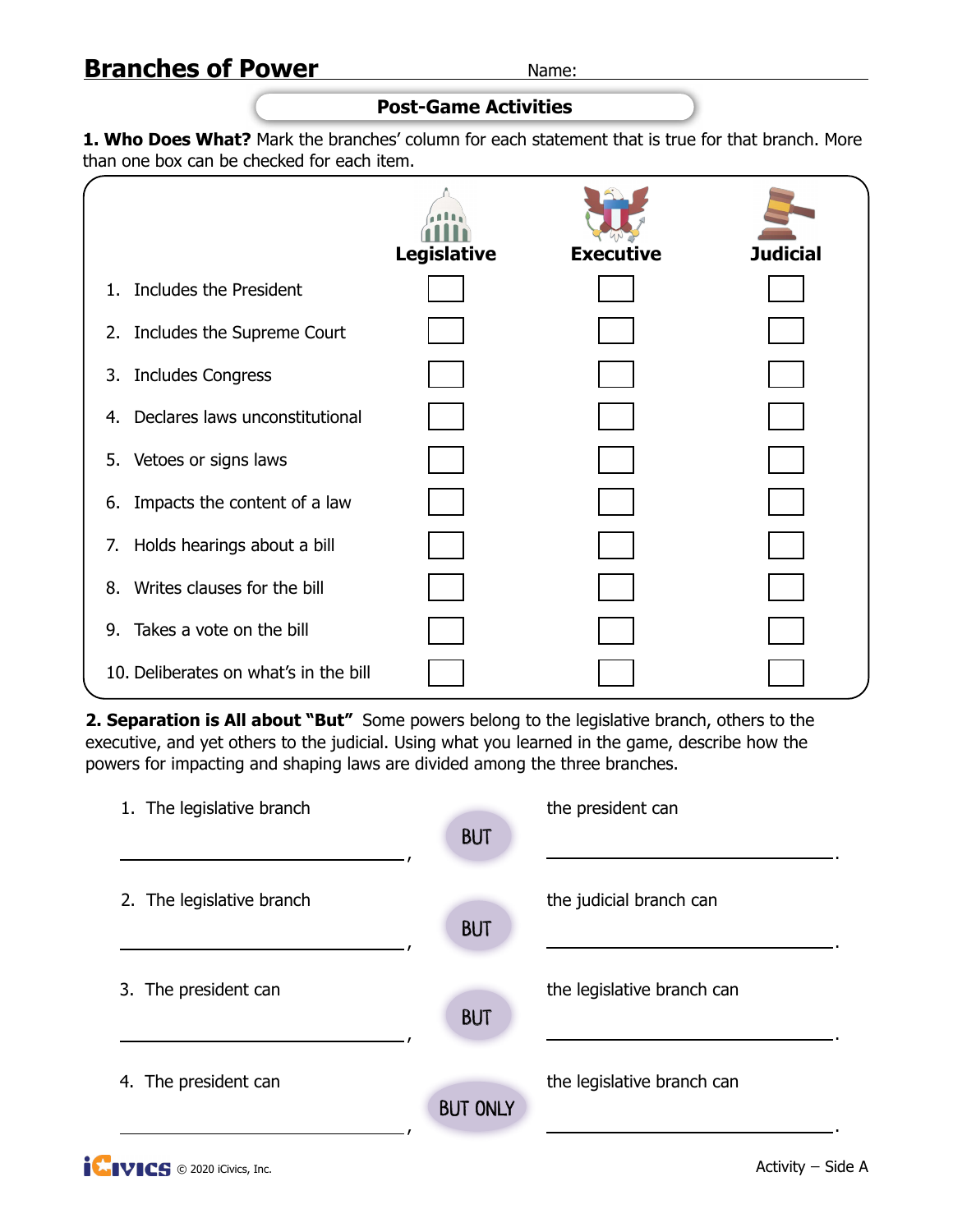**3. Will Your Bill Pass?** Read the bill. Choose whether you would add the clauses or not. Explain to a partner or write an explanation for why.



**4. Discussion Questions.** With a partner discuss each question. Use what you learned from the game and post game activities to help you. Write your answers.

- 1. How do the three branches check each other's power?
- 2. What would happen if all the power belonged to one person?



- 3. If you were going to be a member of a branch of government, which one would you want to be a part of? Why?
- 4. How is the lawmaking process affected if the president and Congress have different values?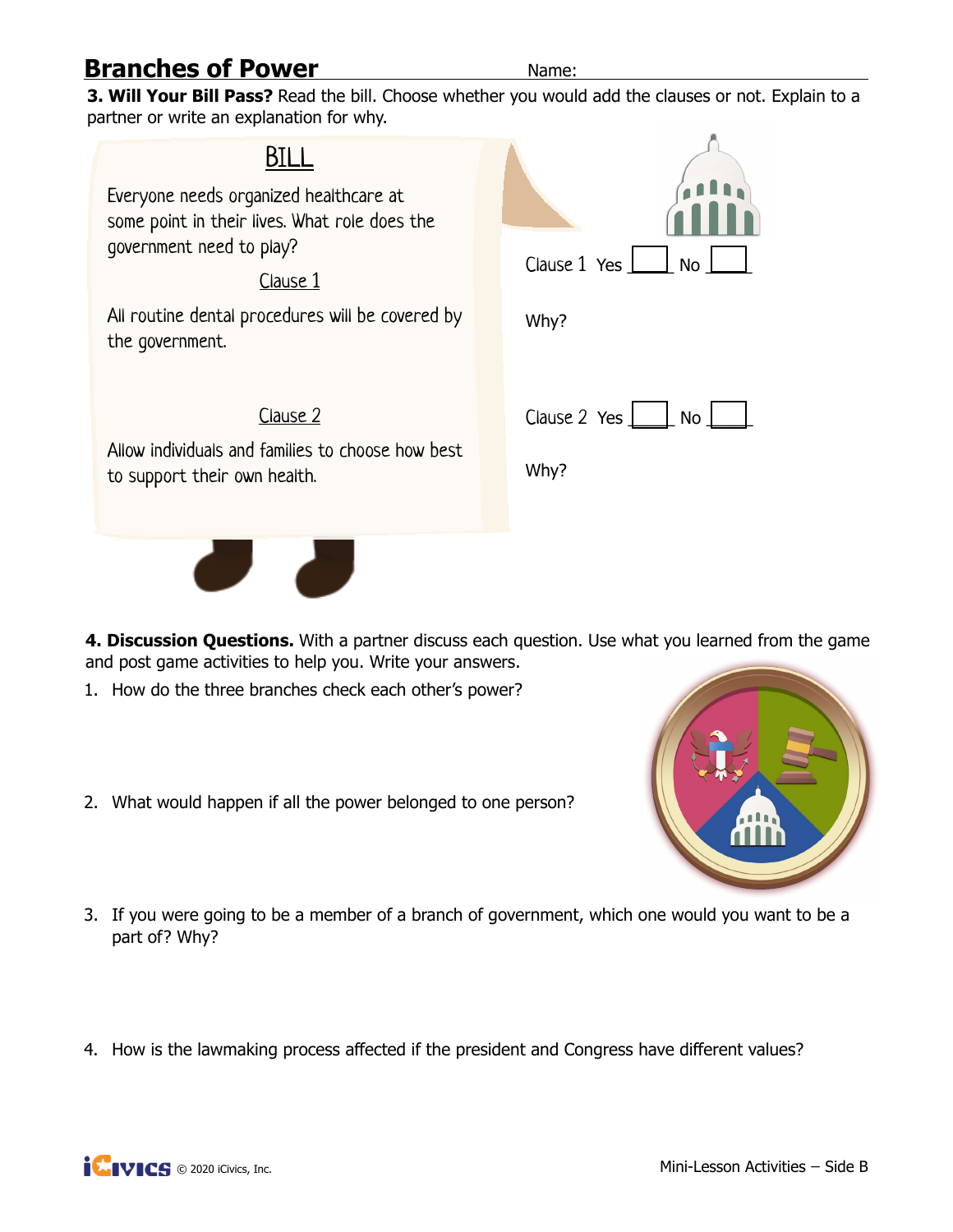**5. Is This Constitutional?** Imagine that you are a Supreme Court Justice. You are evaluating a law about civic engagement. Write if each clause is constitutional or unconstitutional and explain why. Use the amendments below to help you.

| Let's find a way to increase civic engagement opportunities in communities<br>large and small.        |                                                                                                                        |                                                                                                                 |                  |
|-------------------------------------------------------------------------------------------------------|------------------------------------------------------------------------------------------------------------------------|-----------------------------------------------------------------------------------------------------------------|------------------|
| Clause 1                                                                                              | Clause 2                                                                                                               | Clause 3                                                                                                        |                  |
| Require all residents to<br>host a local soldier in<br>their home to help the<br>military save money. | Encourage schools to<br>teach all students about<br>their rights under the<br>Bill of Rights during<br>social studies. | Allow citizens to work<br>together to shut down<br>newspapers and websites<br>that criticize the<br>government. |                  |
| Clause 1                                                                                              | Clause 2                                                                                                               |                                                                                                                 | Clause 3         |
|                                                                                                       |                                                                                                                        |                                                                                                                 |                  |
| Constitutional                                                                                        | Constitutional                                                                                                         |                                                                                                                 | Constitutional   |
| Unconstitutional                                                                                      | Unconstitutional                                                                                                       |                                                                                                                 | Unconstitutional |
| Why?                                                                                                  | Why?                                                                                                                   | Why?                                                                                                            |                  |



1st Amendment: Freedom of Expression



3rd Amendment: Not House Soldiers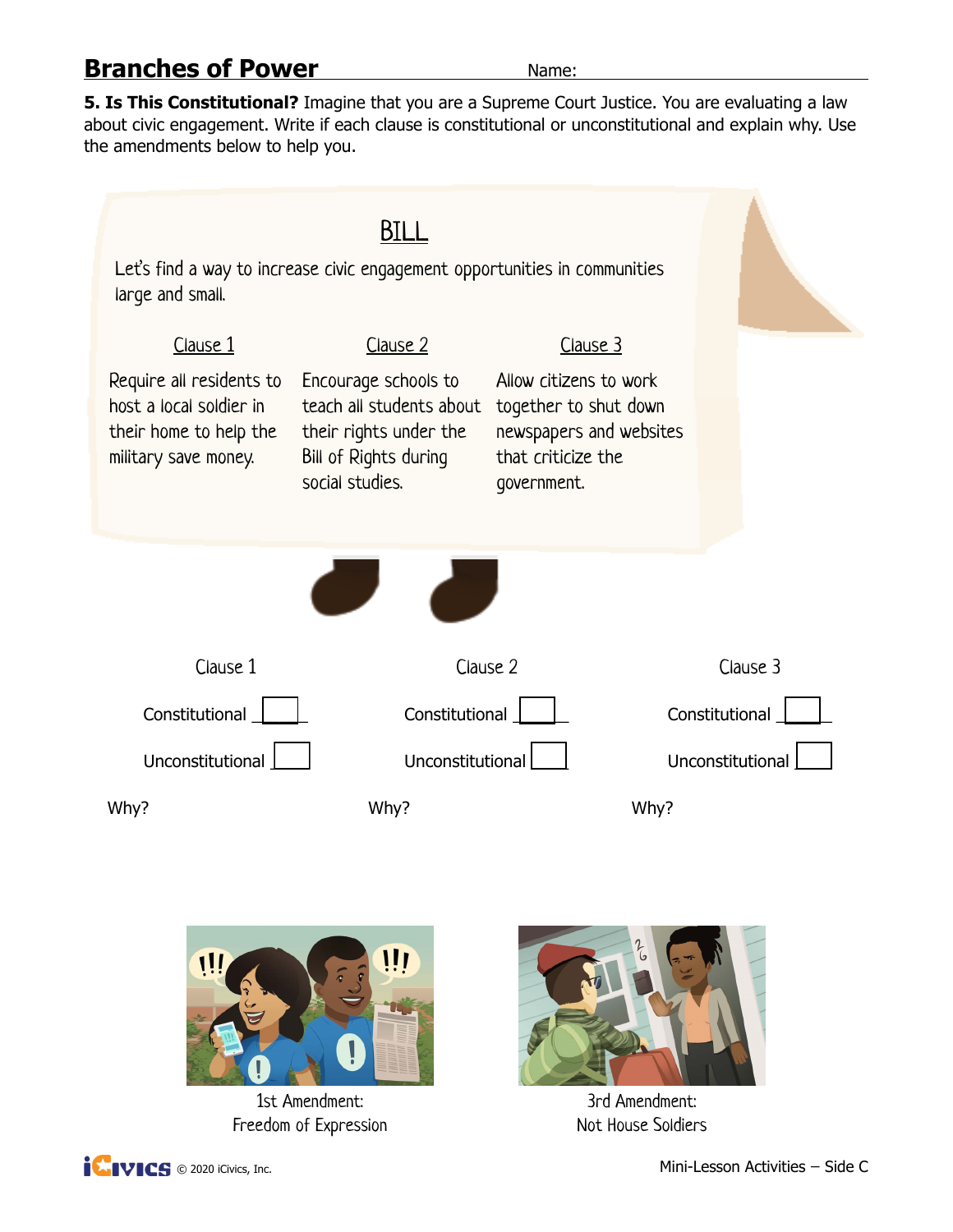# **Branches of Power Mini-Quiz** Mame:

**A. Matching.** Using the pen tool of your PDF reader, draw a line to match the branch to the person who leads it.

- 1. Legislative
- 2. Executive

3. Judicial



A. President B. Speaker of the House C. Chief Justice

**B. Multiple Choice.** Select the best answer for each question.

- 4. Each branch of the government has the ability to influence what the other branches can and cannot do. This is called...
	- a. Checks and balances
	- b. Government approval
	- c. Executive Agenda Bonus
- 6. How much support is needed to pass a bill in the Legislature?
	- a. At least 70% in one house
	- b. More than 50% in both houses
	- c. More than 50% in the Senate; less than 50% in the House
- 5. How can a bill gain support in Congress?
	- a. Include clauses to gain more votes
	- b. Hold hearings to learn about the issue so the bill can be stronger
	- c. All of the above
- 7. What are the options when a bill to be signed comes before the president?
	- a. The President can sign (approve) or veto it.
	- b. The President can hold a press conference about it.
	- c. The President can call for a vote on it.

**C. Fill In the Blank.** Complete each sentence using the word bank below. One word will not be used.

|                              | 8. If a bill achieves 3/3 majority support in both chambers, Congress can override             |
|------------------------------|------------------------------------------------------------------------------------------------|
| the Constitution             | the President's ___________________________.                                                   |
| deliberate<br>public support | as their rulebook when<br>9. Supreme Court justices use<br>judging laws.                       |
| strike<br>values<br>veto     | 10. If a clause is not allowed by the Constitution, the court will<br>the clause from the law. |

11. Holding a press conference helps generate

| <b>Bonus:</b> List two actions that each branch does. |           |          |  |  |
|-------------------------------------------------------|-----------|----------|--|--|
| Legislative                                           | Executive | Judicial |  |  |
|                                                       |           |          |  |  |
|                                                       | ⌒         | $\Omega$ |  |  |
|                                                       |           |          |  |  |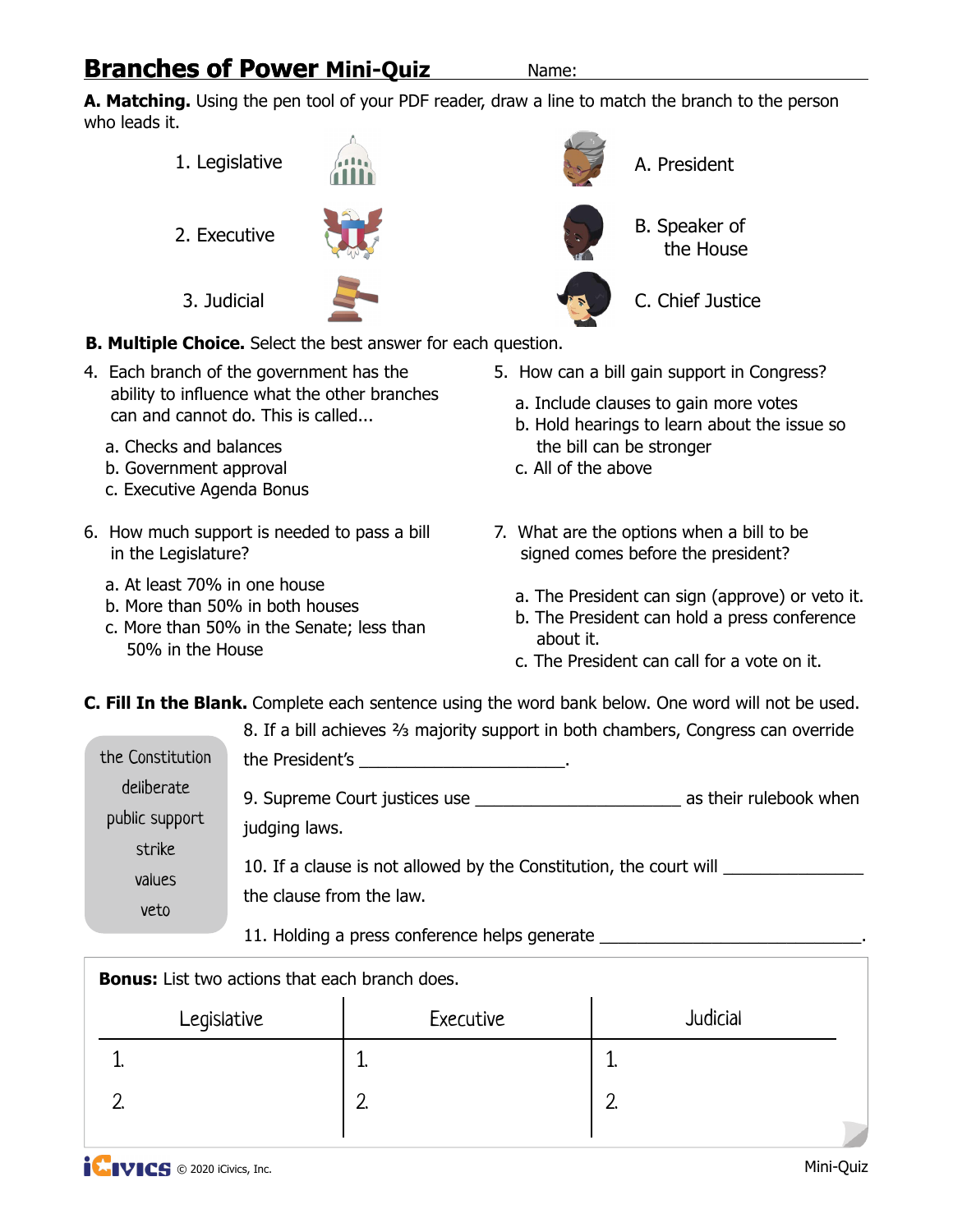# Glossary of Game Terms

| approve                       | (v.) to officially accept (an idea,<br>action, plan, etc.)                                                                                           | <b>lawmaker</b>                     | (n.) someone who makes laws,<br>legislator                                                                                                                                                      |
|-------------------------------|------------------------------------------------------------------------------------------------------------------------------------------------------|-------------------------------------|-------------------------------------------------------------------------------------------------------------------------------------------------------------------------------------------------|
| bill                          | (n.) written description of a new<br>law that is being suggested and<br>that the lawmakers must vote to<br>accept before it becomes law              | <b>Legislative</b><br><b>branch</b> | (n.) part of government<br>responsible for making laws.                                                                                                                                         |
| case                          | (n.) a situation that will be talked<br>about and decided in court                                                                                   | press<br>conference                 | (n.) an interview given to<br>journalists by a public official in<br>order to give information and<br>answer questions                                                                          |
| clause                        | (n.) a separate part of a legal<br>document                                                                                                          | rule / ruling                       | (n.) a legal decision made by a<br>judge                                                                                                                                                        |
| <b>Constitution</b>           | (n.) the document that explains<br>how the US government works.                                                                                      | sign                                | (v.) to write your name in order<br>to show that you approve or<br>agree with something                                                                                                         |
| checks and<br><b>balances</b> | a system by which each branch<br>of government has powers that<br>affect and control the other<br>branches so that no branch<br>becomes too powerful | strike<br>(stricken)                | (v.) to delete something (ie: this<br>clause is stricken)                                                                                                                                       |
| deliberate                    | (v.) to think about or talk about<br>something very carefully in order<br>to make a decision                                                         | support                             | (n.) approval or encouragement                                                                                                                                                                  |
| <b>Executive</b><br>branch    | (n.) part of government<br>responsible for making sure laws<br>are carried out and for managing<br>the affairs of the nation                         | uphold                              | (v.) to support or defend<br>(something, such as a law)                                                                                                                                         |
| government                    | (n.) organization that is in control<br>of a country, state, city, etc.                                                                              | values                              | (n.) strongly held beliefs about<br>what is important or acceptable                                                                                                                             |
| hearing                       | (n.) a meeting or session at<br>which evidence and thoughts are<br>presented to a group who will<br>have to decide on what action<br>should be taken | veto                                | (v.) to reject (a proposed law); to<br>refuse to allow (a bill) to become<br>a law                                                                                                              |
| <b>Judicial</b><br>branch     | (n.) part of government<br>responsible for evaluating laws.                                                                                          | violate                             | (v.) to disobey a rule; to take<br>away or ignore (something, such<br>as a person's rights) in an unfair<br>or illegal way                                                                      |
| law                           | (n.) a rule made by the<br>government of a country, state,<br>city, etc.                                                                             | vote                                | (v.) to make a selection during<br>an election; to make a decision<br>about something<br>MY<br>GLOSSA<br>(n.) a choice made when<br>participating in an election,<br>meeting, in Congress, etc. |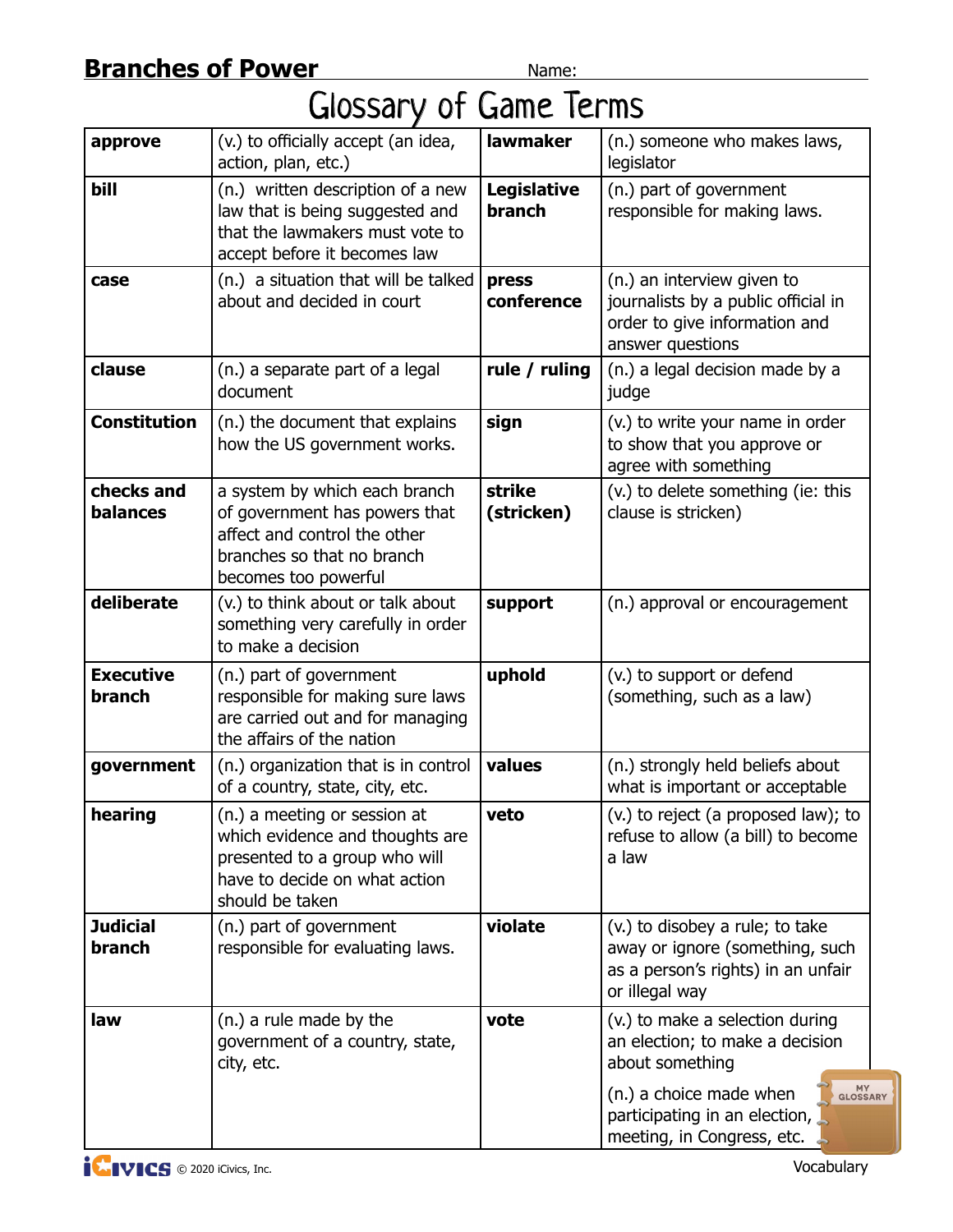1. Sort. Put the words into different categories of your choice. When you are done, explain each category to a partner.

approve / sign case clause deliberate executive hearing legislative judicial ruling strike (a clause) veto vote

**2. Pictures.** Choose the best word from the glossary of game terms for each image. Then write a sentence explaining why the picture represents that word.

| $\mathbf{C}$ | We the Deople | $\mathbf{t}_{\mathrm{cl}}$ |
|--------------|---------------|----------------------------|
| Word:        | Word:         | Word:                      |
| Sentence:    | Sentence:     | Sentence:                  |
| 冰            | ሐዡ            |                            |
| Word:        | Word:         | Word:                      |
| Sentence:    | Sentence:     | Sentence:                  |
| $\bullet$    |               | MY<br>GLOSSARY             |